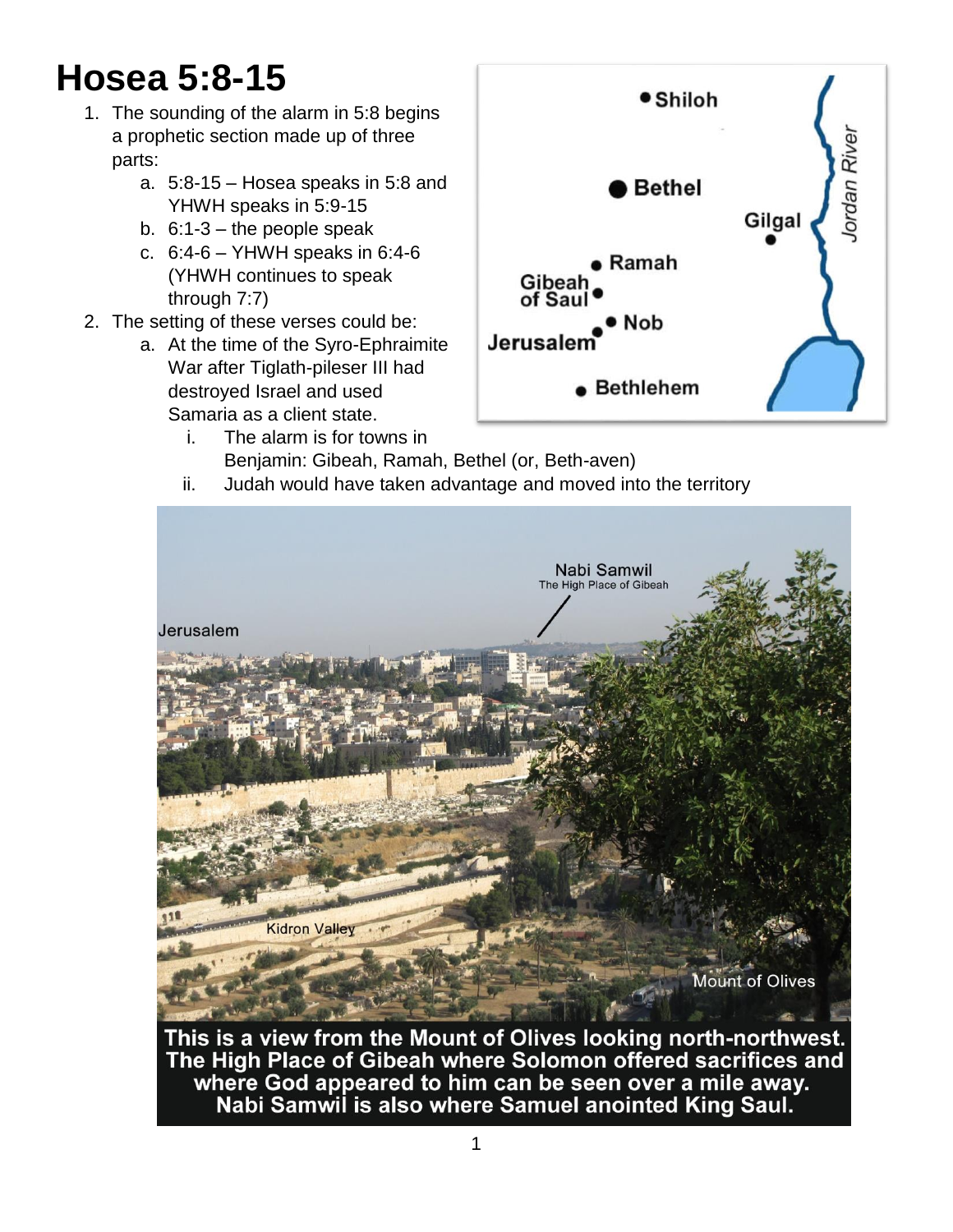- b. A religious expression calling people to the religious shrines
	- i. The alarm is the blowing of the horn to summon the worshippers
	- ii. The towns in Benjamin have cultic shrines: Gibeah, Ramah, Bethel
- **3.** The people of Israel who are called rebels and faithless are under judgment in 5:1-7. In 5:6 YHWH has withdrawn from Israel. 5:8-15 speaks to that situation

## 5:8 – "**Blow the horn in Gibeah,**

## **the trumpet in Ramah.**

## **Sound the alarm at Beth-aven;**

## **we follow you, O Benjamin**!

- 1. All three are towns of Benjamin just north of Jerusalem.
- 2. Beth-aven means "house of iniquity" or "house of wickedness" replacing the name Bethel which means "house of God"
- 3. Bethel is 11 miles north of Jerusalem
- 4. Benjamin was part of northern Israel:
	- a. Benjamin fought with Judah in 1 Kings 12:20-21
	- b. Ramah was taken by Israel king Baasha (908-886 BC) to pressure Jerusalem in 1 Kings 15:17-22
	- c. 2 Kings 14:8-14 Israel king Jehoash (Jeroboam II father, 798-782 BC) attacked King Amaziah (796-767) in Judah and defeated him
- 5. This may fit with Isaiah and Ahaz situation in Isaiah 7:1-9
- 6. The horn is a call for public announcement, alarm or assembly.
- 7. This is the Lord beginning his judgment on north Israel
- 8. It could even be the time of Pekah from Gilead coming into central hill country of Israel in a coup against Pekahiah in 732 BC:
	- a. 2 Kings 15:23-31 Pekahiah and Pekah
	- b. 2 Kings 15:29 Tiglah-pileser attacking Israel
	- c. 2 Kings 16:9 Aram deported and Rezin of Aram executed

## 5:9 – "**Ephraim shall become a desolation**

# **in the day of punishment;**

# **among the tribes of Israel**

## **I make known what is sure**.

- 1. "desolation" is *samma* meaning wasteland or "horror/destruction"
- 2. "day of punishment" is also "day of reckoning". It is a time of YHWHs decisive act.
- 3. The word *tokeha* is reckoning and is associated wit the day o fjudgment in 2 Kings 19:3.
- 4. YHWH judgment has begun
- 5. "I make known what is sure" could also be "I make known what is true."

## 5:10 – "**The princes of Judah have become**

## **like those who move the landmark;**

## **upon them I will pour out**

## **my wrath like water**.

- 1. Judah's crime is:
	- a. Literal…they have moved the borders of Judah
	- b. Figurative…they are just like criminals, or political criminals

2. .

# 5:11 – "**Ephraim is oppressed, crushed in judgment,**